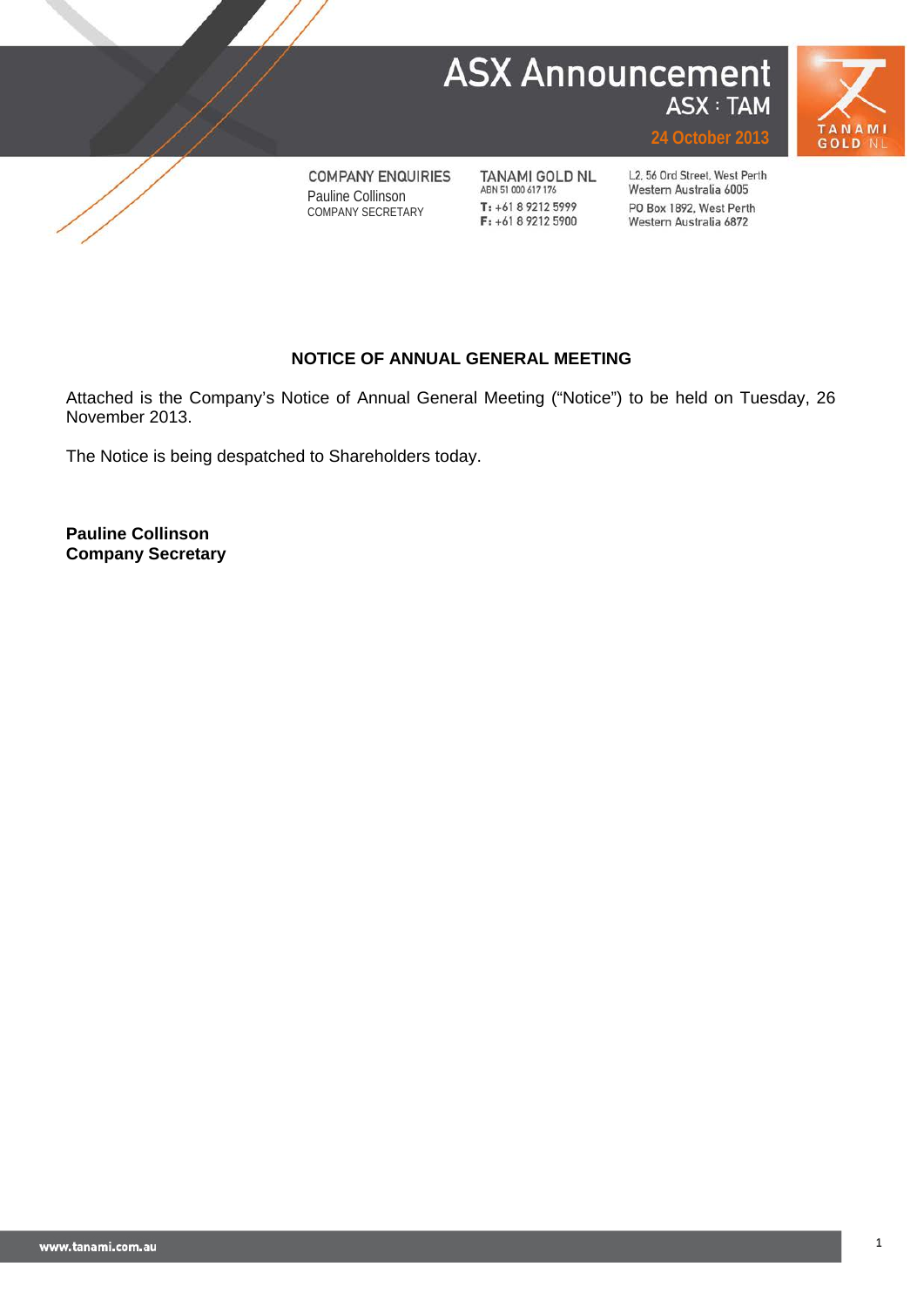

ABN 51 000 617 176

## **NOTICE OF ANNUAL GENERAL MEETING**

## **EXPLANATORY STATEMENT**

**PROXY FORM**

**Date of Meeting** 26 November 2013

**Time of Meeting** 8:30am (WST)

**Place of Meeting** The Celtic Club 48 Ord Street WEST PERTH WA 6005

**YOUR ANNUAL REPORT IS AVAILABLE ONLINE, SIMPLY VISIT**

**[http://www.tanami.com.au](http://www.tanami.com.au/)**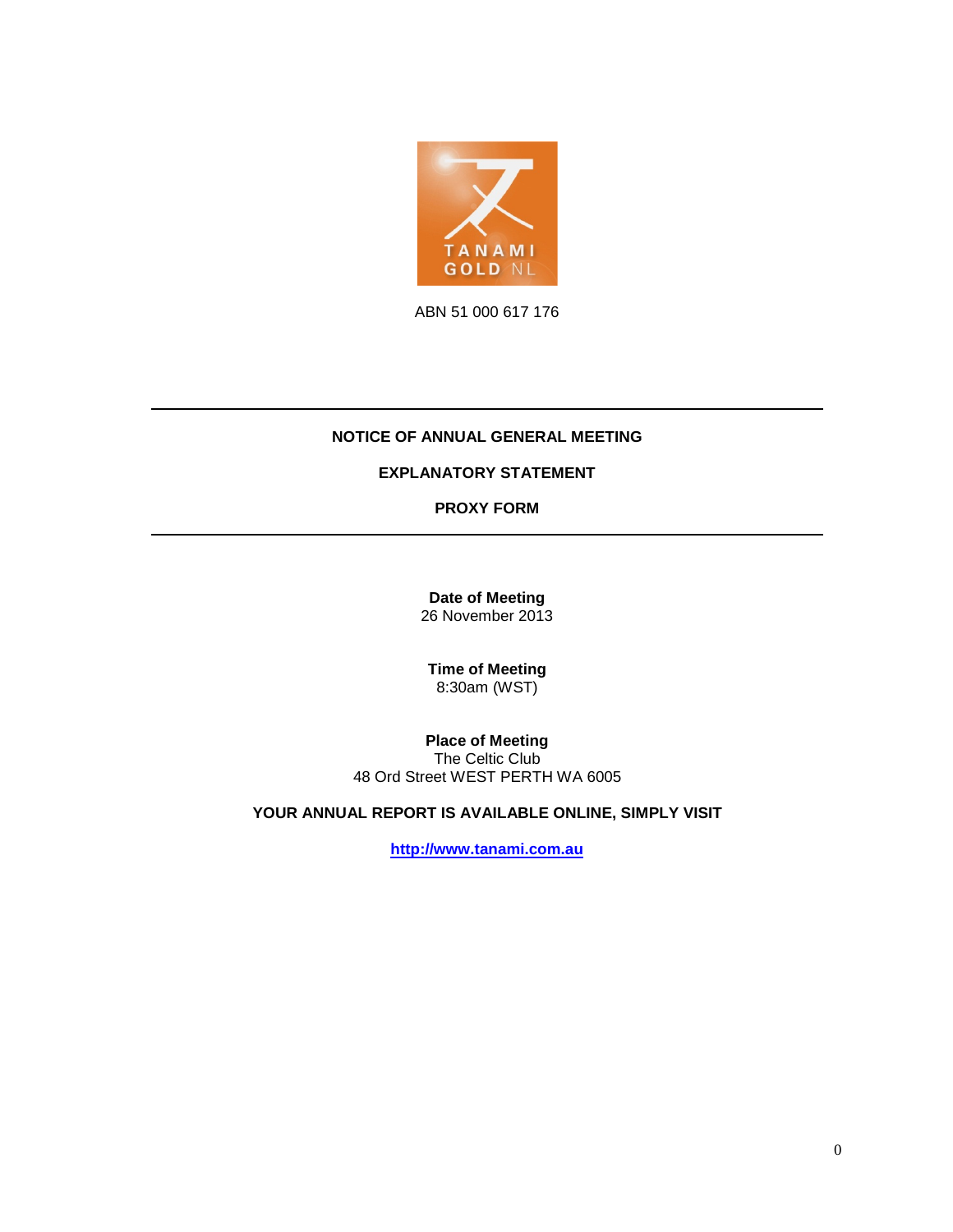## TIME AND PLACE OF MEETING AND HOW TO VOTE

#### **Venue**

The Annual General Meeting of the Shareholders of Tanami Gold NL will be held at 8:30am WST on Tuesday 26 November 2013 at:

The Celtic Club 48 Ord Street West Perth, Western Australia 6005

#### **Voting Entitlement**

In accordance with Regulations 7.11.37 and 7.11.38 of the Corporations Regulations 2001 (Cth), the Board has determined that a person's entitlement to vote at the Meeting will be the entitlement of that person set out in the register of Shareholders as at 5.00pm (WST) on Sunday, 24 November 2012. Accordingly, transactions registered after that time will be disregarded in determining Shareholder's entitlement to attend and vote at the Meeting.

#### **How to Vote**

You may vote by attending the meeting in person, by proxy or authorised representative.

#### **Voting in Person**

To vote in person, attend the meeting on the date and at the place set out above. The meeting will commence at 8:30am WST.

## **Voting by Proxy**

To vote by proxy, please complete and sign the Proxy Form enclosed with this Notice of Annual General Meeting as soon as possible and either:

- send the Proxy Form by facsimile to the Company on facsimile number (61 8) 9212 5900; or
- deliver or post the Proxy Form to the principal office of the Company at Level 2, 56 Ord Street, West Perth, Western Australia, 6005.

so that it is received by no later than 8:30am WST on Sunday 24 November 2013, being 48 hours before the Meeting.

## **Your Proxy Form is enclosed.**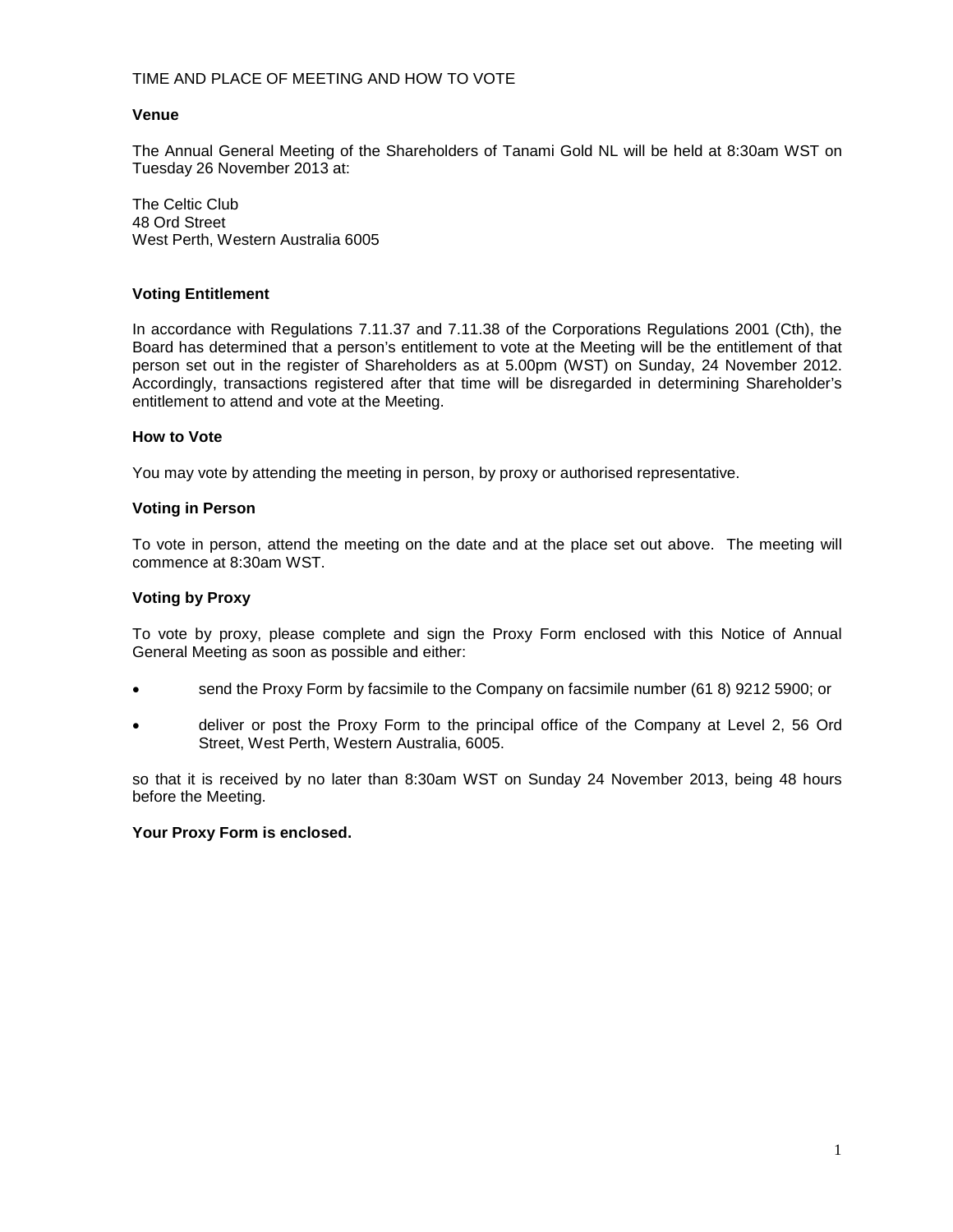## **NOTICE O F ANNUAL GENERAL MEETING**

**NOTICE IS HEREBY GIVEN** that the Annual General Meeting of the Shareholders of Tanami Gold NL ABN 51 000 617 176 ("**Company**") will be held at The Celtic Club, 48 Ord Street, West Perth, Western Australia, on Tuesday 26 November 2013 at 8.30 am WST, for the purpose of transacting the business referred to in this Notice of Annual General Meeting ("**Notice**").

An Explanatory Statement, containing information in relation to the following Resolutions, and a Proxy Form accompany this Notice. Please note capitalised terms used in this Notice have the meanings set out in the glossary of the Explanatory Statement accompanying this Notice.

## **AGENDA**

## **GENERAL BUSINESS:**

#### **Financial Reports**

To receive and consider the Annual Financial Statements of the Company including the Directors' Report and the Auditor's Report, for the year ended 30 June 2013.

#### **Resolution 1 – Non Binding Resolution to adopt Remuneration Report**

To consider and, if thought fit, to pass the following as an **advisory only resolution**:

*"To adopt the Remuneration Report for the year ended 30 June 2013."*

**Note:** The vote on this resolution is advisory only and does not bind the Directors or the Company.

## **Voting Exclusion**

The Company will disregard any votes cast (in any capacity) on this Resolution by or on behalf of either of the following persons (the "voter"):

- (a) a member of the Key Management Personnel, details of whose remuneration are included in the Remuneration Report;
- (b) a closely related party of such a member.

However, the voter may cast a vote on the Resolution as a proxy if the vote is not cast on behalf of a person described in paragraphs (a) or (b) and either:

- (a) the voter is appointed as a proxy by writing that specifies the way the proxy is to vote on the Resolution; or
- (b) the voter is the Chair of the Meeting and the appointment of the Chair as proxy:
	- (i) does not specify the way the proxy is to vote on the resolution; and
		- (ii) expressly authorises the Chair to exercise the proxy even if the resolution is connected directly or indirectly with the remuneration of a member of the key management personnel for the Company.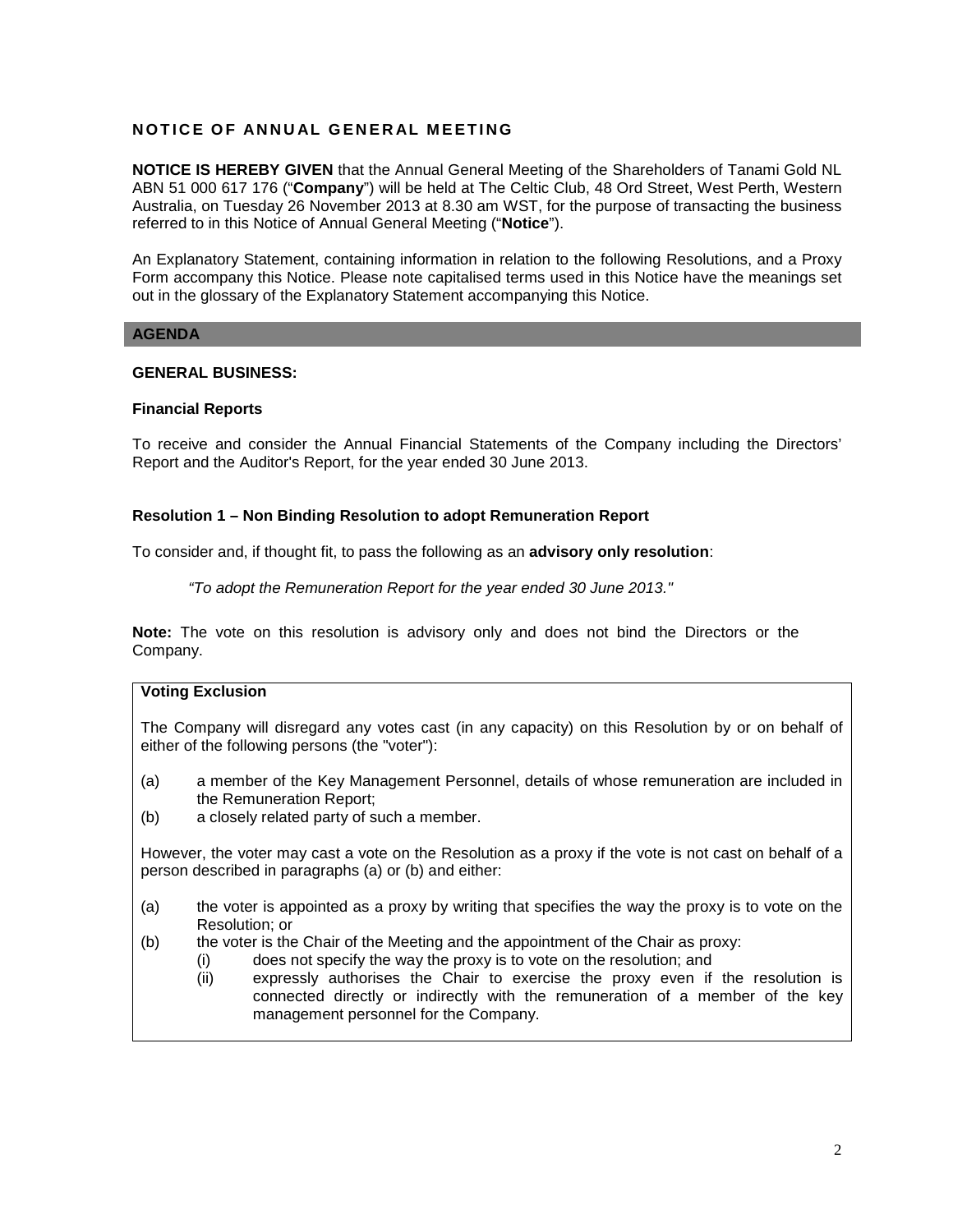## **Resolution 2 – Election of Director – Mr Gerard McMahon**

To consider and, if thought fit, to pass the following resolution as an **ordinary resolution**:

*"That, Mr Gerard McMahon, who was appointed a non-executive director of the Company prior to the Annual General Meeting and who will retire in accordance with clause 13.4 of the Company's Constitution and, being eligible, will offer himself for election, be elected as a Director of the Company."*

#### **Resolution 3 – Election of Director – Mr Brett Montgomery**

To consider and, if thought fit, to pass the following resolution as an **ordinary resolution**:

*"That, Mr Brett Montgomery, who was appointed a non-executive director of the Company prior to the Annual General Meeting and who will retire in accordance with clause 13.4 of the Company's Constitution and, being eligible, will offer himself for election, be elected as a Director of the Company."*

#### **Resolution 4 – Re-Election of Director – Mr Lee Seng Hui**

To consider and, if thought fit, to pass the following resolution as an **ordinary resolution**:

*"That for all purposes, Mr Lee Seng Hui, who ceases to hold office in accordance with clause 13.2 of the Company's Constitution and, being eligible, offers himself for re-election, be reelected as a Director of the Company."*

#### **Resolution 5 – Approval of Additional 10% Placement Capacity**

To consider and, if thought fit, to pass with or without amendment, as **a special resolution** the following:

*"That, for the purpose of Listing Rule 7.1A and all other purposes, the Company approves the allotment and issue of Equity Securities up to 10% of the issued capital of the Company (at the time of the issue) calculated in accordance with Listing Rule 7.1A.2 and on the terms and conditions set out in the Explanatory Statement."*

#### **Voting Exclusion**

The Company will disregard any votes cast on Resolution 5 by any person who may participate in the proposed issue and any person who might obtain a benefit, except a benefit solely in the capacity of a holder of ordinary securities if the resolution is passed, and any person associated with those persons. However, the Company need not disregard a vote if the vote is cast by a person as proxy for a person who is entitled to vote, in accordance with the directions on the proxy form or the vote is cast by the person chairing the meeting as proxy for a person who is entitled to vote, in accordance with a direction on the proxy form to vote as the proxy decides.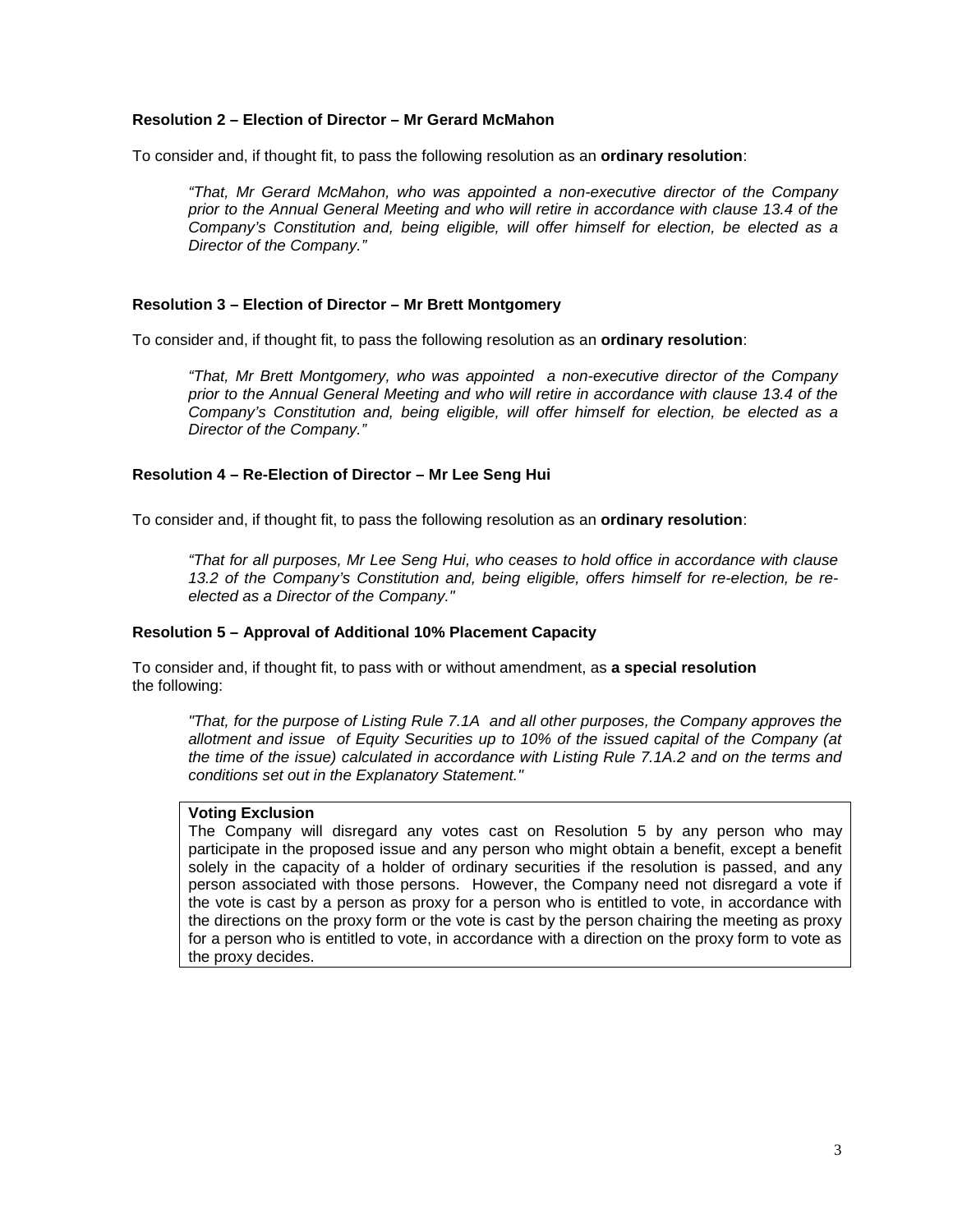## **OTHER BUSINESS**

To transact any other business which may be properly brought before the Meeting in accordance with the Company's Constitution and the Corporations Act.

## *BY ORDER OF THE BOARD*

Pletterson

**Pauline Collinson** Company Secretary 22 October 2013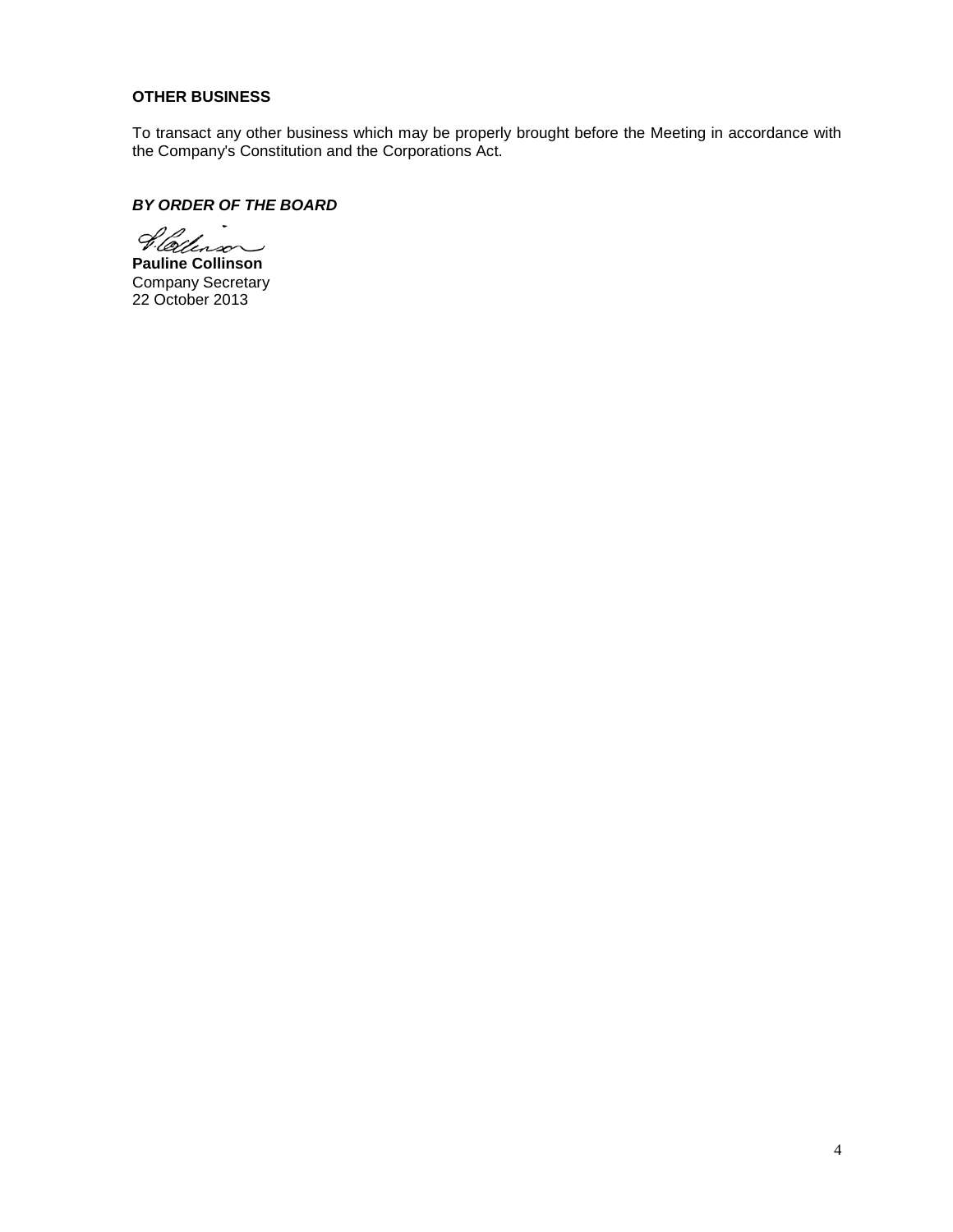## **NOTES:**

- 1. Completion of a proxy form will not prevent individual Shareholders from attending the Meeting in person if they wish. Where a Shareholder completes and lodges a valid proxy form and attends the Meeting in person, then the proxy's authority to speak and vote for that Shareholder is suspended while the Shareholder is present at the Meeting.
- 2. A Shareholder entitled to attend and vote is entitled to appoint not more than two proxies to attend and vote on behalf of the Shareholder. A proxy need not be a Shareholder of the Company, but must be a natural person (not a corporation). A proxy may also be appointed by reference to an office held by the proxy (eg "the Company Secretary").
- 3. Where more than one proxy is appointed, each proxy may be appointed to represent a specified proportion of the Shareholder's voting rights. If no such proportion is specified, each proxy may exercise half of the Shareholder's votes.
- 4. A proxy form is enclosed. A separate form must be used for each proxy. An additional form can be obtained by writing to the Company at Level 2, 56 Ord Street, West Perth, Western Australia, 6005 or by fax to (61 8) 9212 5900. Alternatively, you may photocopy the enclosed form.
- 5. A duly completed proxy form and (where applicable) any power of attorney or a certified copy of the power of attorney must be received by the Company at its registered office or the address or fax number set out below, **not less than 48 hours before** the time for commencement of the Meeting. Please send by post to Level 2, 56 Ord Street, West Perth Western Australia, 6005 or by fax to (61 8) 9212 5900.
- 6. The Chairman of the Meeting will vote undirected proxies on, and in favour of, all of the proposed Resolutions, including Resolution 1 (Remuneration Report). In relation to Resolution 1, the Chair is expressly authorised to exercise the proxy even though the resolution is connected directly or indirectly with the remuneration of a member of the key management personnel. Any undirected proxies held by a Director, any member of the key management personnel or any of their closely related parties (who are not the Chair of the Meeting) will not be voted on Resolution 1. Key management personnel of the Company are the Directors and those other persons having authority and responsibility for planning, directing and controlling the activities of the Company, directly or indirectly. The Remuneration Report identifies the Company's key management personnel for the financial year 30 June 2013. Their closely related parties are defined in the Corporations Act, and include certain of their family members, dependants and companies they control.
- 7. The Company will accept proxy appointments by a corporate Shareholder executed in accordance with either section 127(1) (not under seal) or section 127(2) (under seal) of the Corporations Act.
- 8. The time nominated by the Board for the purpose of determining the voting entitlements at the Meeting is 5.00pm WST on 24 November 2013.
- 9. The Explanatory Statement attached to this Notice forms part of this Notice.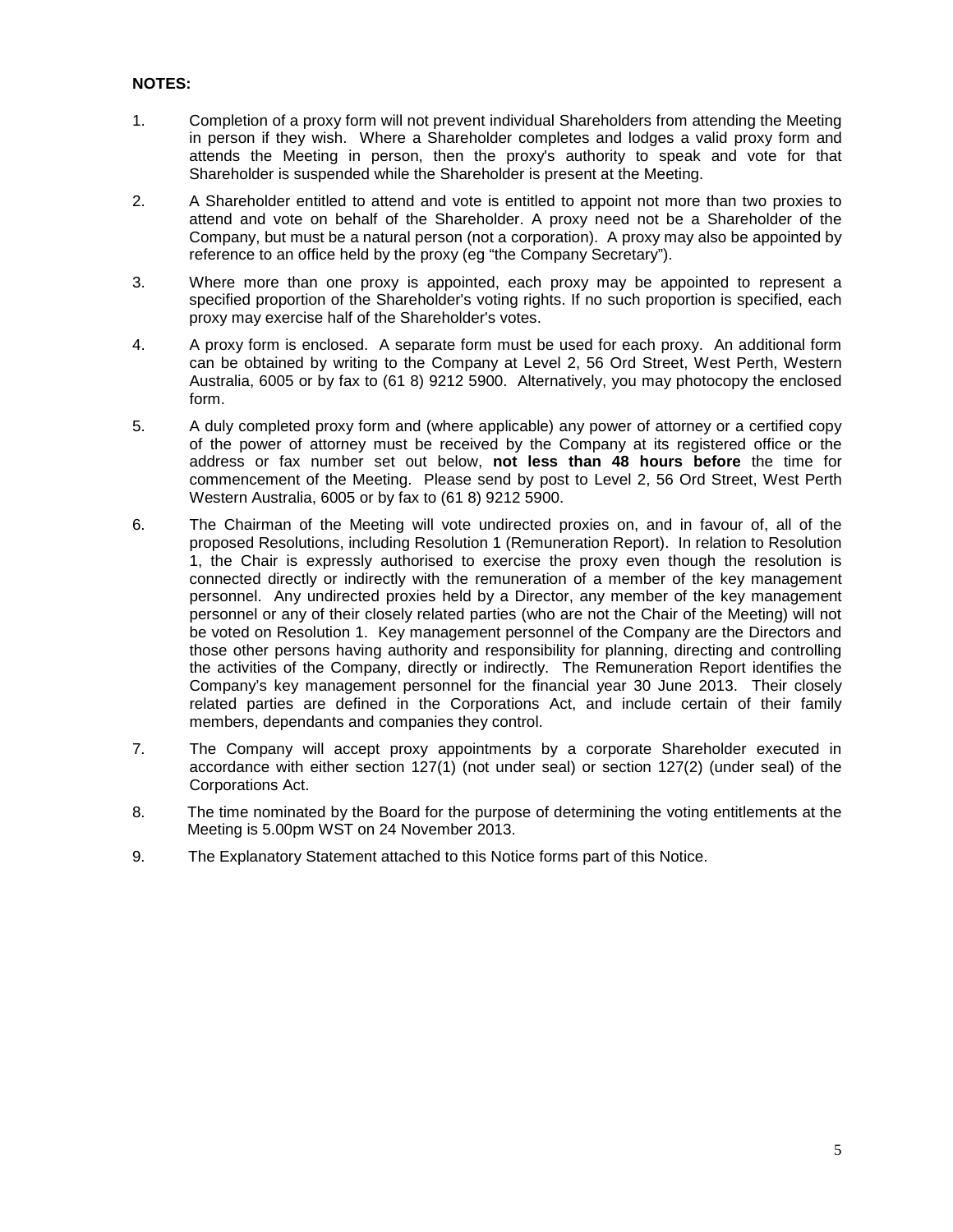## **EXPLANATORY STATEMENT**

This Explanatory Statement has been prepared to provide Shareholders with material information to enable them to make an informed decision on the business to be conducted at the 2013 Annual General Meeting of Tanami Gold NL ("**Company**").

The Explanatory Statement and all attachments are important documents. They should be read carefully. The Directors recommend Shareholders read this Explanatory Statement in full before making any decision in relation to the Resolutions.

## **1. FINANCIAL STATEMENTS**

The first item of the Notice of Annual General Meeting deals with the annual financial report of the Company for the financial year ended 30 June 2013 together with the Directors' Declaration and Report in relation to that financial year and the Auditor's Report on those Financial Statements being laid before the Annual General Meeting. Shareholders should consider these documents and raise any matters of interest with the Directors when this item is being considered. The reports are available on the Company's website at [www.tanami.com.au.](http://www.redmm.com.au/)

No resolution is required to be moved in respect of this item.

Shareholders will be given a reasonable opportunity at the Annual General Meeting to ask questions and make comments on the accounts and on the business, operations and management of the Company.

The Chairman will also provide Shareholders a reasonable opportunity to ask the Auditor questions relevant to:

- the conduct of the audit;
- the preparation and content of the independent Audit Report;
- the accounting policies adopted by the Company in relation to the preparation of accounts; and
- the independence of the Auditor in relation to the conduct of the audit.

## **2. RESOLUTION 1 – NON BINDING RESOLUTION TO ADOPT REMUNERATION REPORT**

The Directors' Report for the year ended 30 June 2013 contains a Remuneration Report which sets out the policy for the remuneration of the Directors and executives of the Company. Section 250R(3) of the Corporations Act expressly provides that the vote on the Resolution is advisory only and does not bind the Directors or the Company.

However, pursuant to the *Corporations Amendment (Improving Accountability for Director and Executive Remuneration) Bill 2010* which amended the Corporations Act from 1 July 2011, if the remuneration report for a company receives a "no" vote of 25% or more at two consecutive annual general meetings of the company, a resolution must be put to the Shareholders of that company at the second annual general meeting as to whether a further general meeting should be held within 90 days at which all directors (other than the managing director) in office at the date of the second approved remuneration report must stand for re-election.

If you choose to appoint a proxy you are encouraged to direct your proxy how to vote on Resolution 1 by marking either "For", "Against" or "Abstain" on the proxy form for this item of business.

If you appoint a member of the key management personnel whose remuneration details are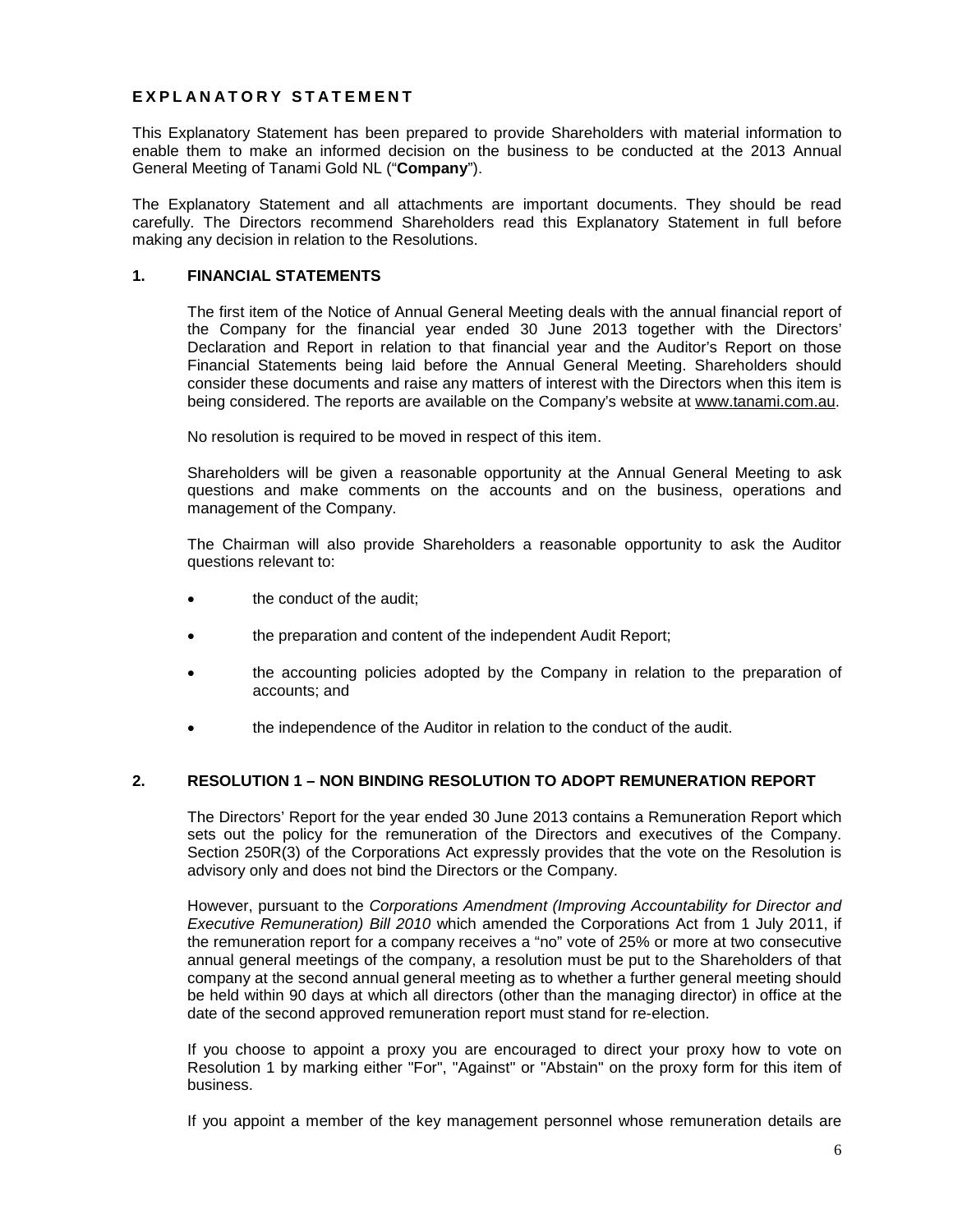included in the Remuneration Report or a closely related party of that member as your proxy, and you do not direct that person on how to vote on this Resolution 1, the proxy cannot exercise your vote and your vote will not be counted in relation to this Resolution 1.

If you appoint the Chair as your proxy, and you do not direct the Chair on how to vote on this Resolution 1, then by signing and returning the proxy form you are giving express authorisation for the Chair to vote in accordance with his or her intentions. The Chair intends to vote all undirected proxies **FOR Resolution 1** even though the resolution is connected directly or indirectly with the remuneration of a member of the key management personnel.

## **3. RESOLUTION 2 – ELECTION OF DIRECTOR – MR GERARD McMAHON**

## **3.1 Background**

Clause 13.4 of the Constitution states that the Directors may at any time appoint a person to be a Director, either to fill a casual vacancy or as an addition to the existing Board, but so that the total number of Directors does not at any time exceed the maximum number specified by the Constitution. Clause 13.4 of the Constitution provides that any Director so appointed holds office only until the next following annual general meeting and is then eligible for re-election.

Mr McMahon was appointed as a Director on 23 April 2013 and in accordance with Clause 13.4 of the Constitution, Mr McMahon will seek re-election as a Director at the Annual General Meeting.

## **3.2 Biography**

Mr Gerard McMahon is admitted as a Barrister in Hong Kong and New South Wales and has been living and working in Hong Kong for over 35 years.

Mr McMahon is Non-Executive Chairman and Chairman of the audit committee of ASX listed Oriental Technologies Investment Limited (appointed 1999). He is also a Non-Executive Director and Chairman of the audit committee of Hong Kong listed Guangnan (Holdings) Limited (appointed 2000), and Non-Executive Director of Indonesian Investment Fund Limited (appointed 2001) a company listed on the Irish Stock Exchange. Mr McMahon is also a consultant to Asian Capital (Corporate Finance) Limited, a Hong Kong based corporate finance and advisory firm which he co-founded. Over the past 30 years, Mr McMahon has been a Director of other listed Companies in the Asia Pacific region which are involved in the banking, manufacturing, retailing, information technology, medical, telecoms & mining industries

Mr McMahon's past experience includes extensive involvement in Hong Kong's Securities and Futures Commission as its Chief Counsel, Member and Executive Director and is specialised in Hong Kong company law, securities and banking law and takeovers and mergers regulations.

## **3.3 Directors' Recommendation**

The Board (other than Mr McMahon) recommends shareholders vote in favour of the Resolution.

## **4. RESOLUTION 3 – ELECTION OF DIRECTOR – MR BRETT MONTGOMERY**

## **4.1 Background**

Clause 13.4 of the Constitution states that the Directors may at any time appoint a person to be a Director, either to fill a casual vacancy or as an addition to the existing Board, but so that the total number of Directors does not at any time exceed the maximum number specified by the Constitution. Clause 13.4 of the Constitution provides that any Director so appointed holds office only until the next following annual general meeting and is then eligible for re-election.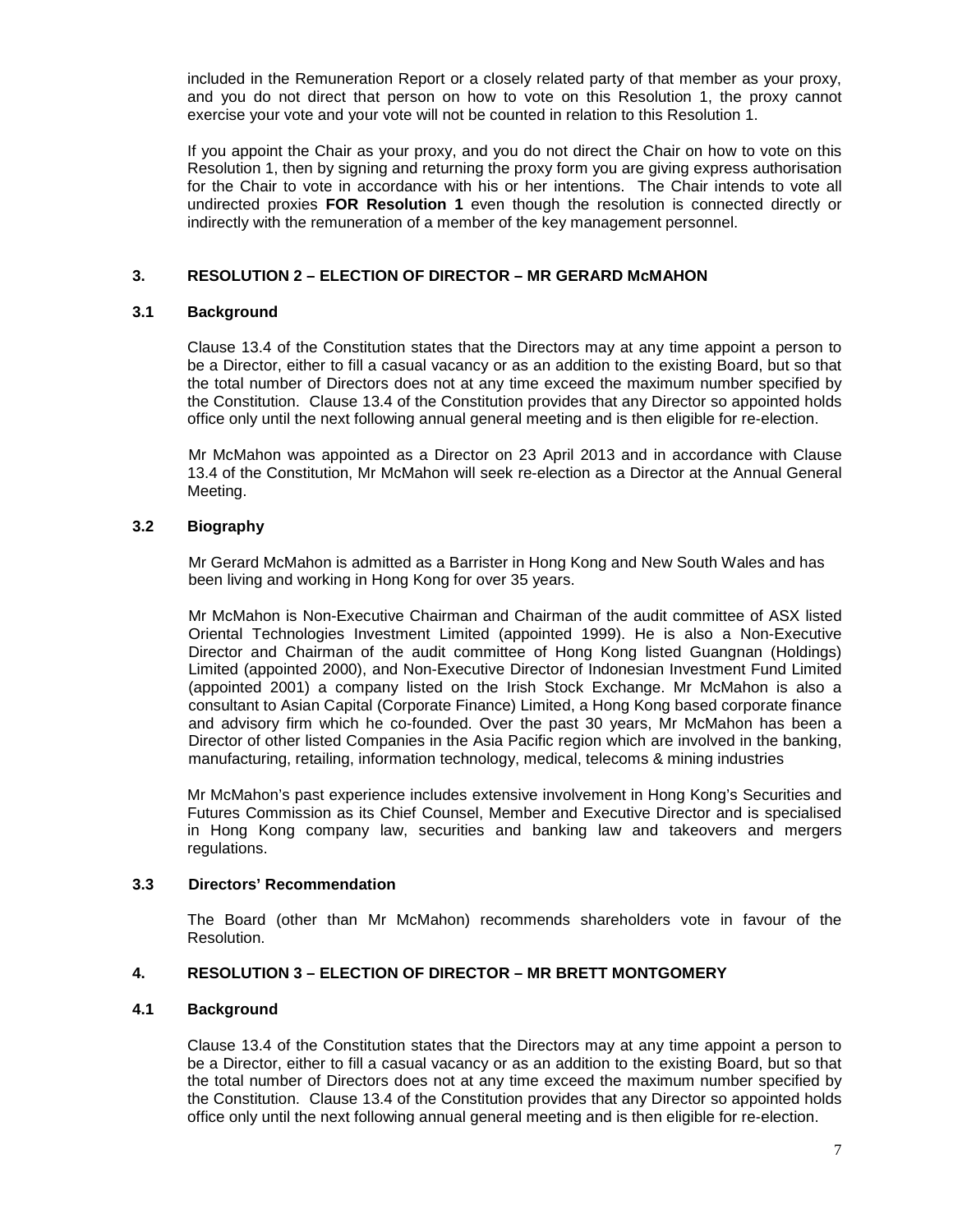Mr Montgomery was appointed as a Director on 6 February 2013 and in accordance with Clause 13.4 of the Constitution, Mr Montgomery will seek re-election as a Director at the Annual General Meeting.

## **4.2 Biography**

Mr Brett Montgomery has extensive experience in the management of publicly listed mining companies having previously been the Managing Director of Kalimantan Gold NL, a Director of Grants Patch Mining Limited and Chairman and Joint Managing Director of Eurogold Limited.

Mr Montgomery is currently a Non-Executive Director of ASX listed Magnum Gas and Power Limited.

## **4.3 Directors' Recommendation**

The Board (other than Mr Montgomery) recommends shareholders vote in favour of the Resolution.

## **5. RESOLUTION 4 – RE-ELECTION OF MR LEE SENG HUI AS A DIRECTOR**

## **5.1 Background**

Mr Lee retires by rotation in accordance with Clause 13.2 of the Constitution and, being eligible, offers himself for re-election.

Mr Lee was appointed to the Board in March 2008. In accordance with clause 13.2 of the Constitution, Mr Lee now seeks re-election as a Director at the Annual General Meeting.

## **5.2 Biography**

Mr Lee Seng Hui is currently the Chief Executive of Allied Group Limited (AGL), a Hong Kong listed company, having been appointed in January 1998. Mr Lee graduated with Honours from the Law School of the University of Sydney and worked with Baker & McKenzie and N M Rothschild & Sons (Hong Kong) Limited.

Following his appointment as a Non-Executive Director of AGL in July 1992, Mr Lee became an Executive Director of AGL in December 1993. On 2 October 2009, Mr Lee was appointed as a Non-Executive Director of APAC Resources Limited which is a Hong Kong listed company. On 18 June 2010, Mr Lee was appointed as the Chief Executive and Executive Director of Allied Properties (H.K.) Limited (APL) which is a Hong Kong listed company and a non wholly-owned subsidiary of AGL. He is also a Non-Executive Director and Chairman of Tian An China Investments Company Limited which is a Hong Kong listed company and an associate of AGL and APL. Mr Lee was appointed to the Board of Mount Gibson Iron Limited as a Non-Executive Director on 29 January 2010.

## **5.3 Directors' Recommendation**

The Board (other than Mr Lee) recommends shareholders vote in favour of the Resolution.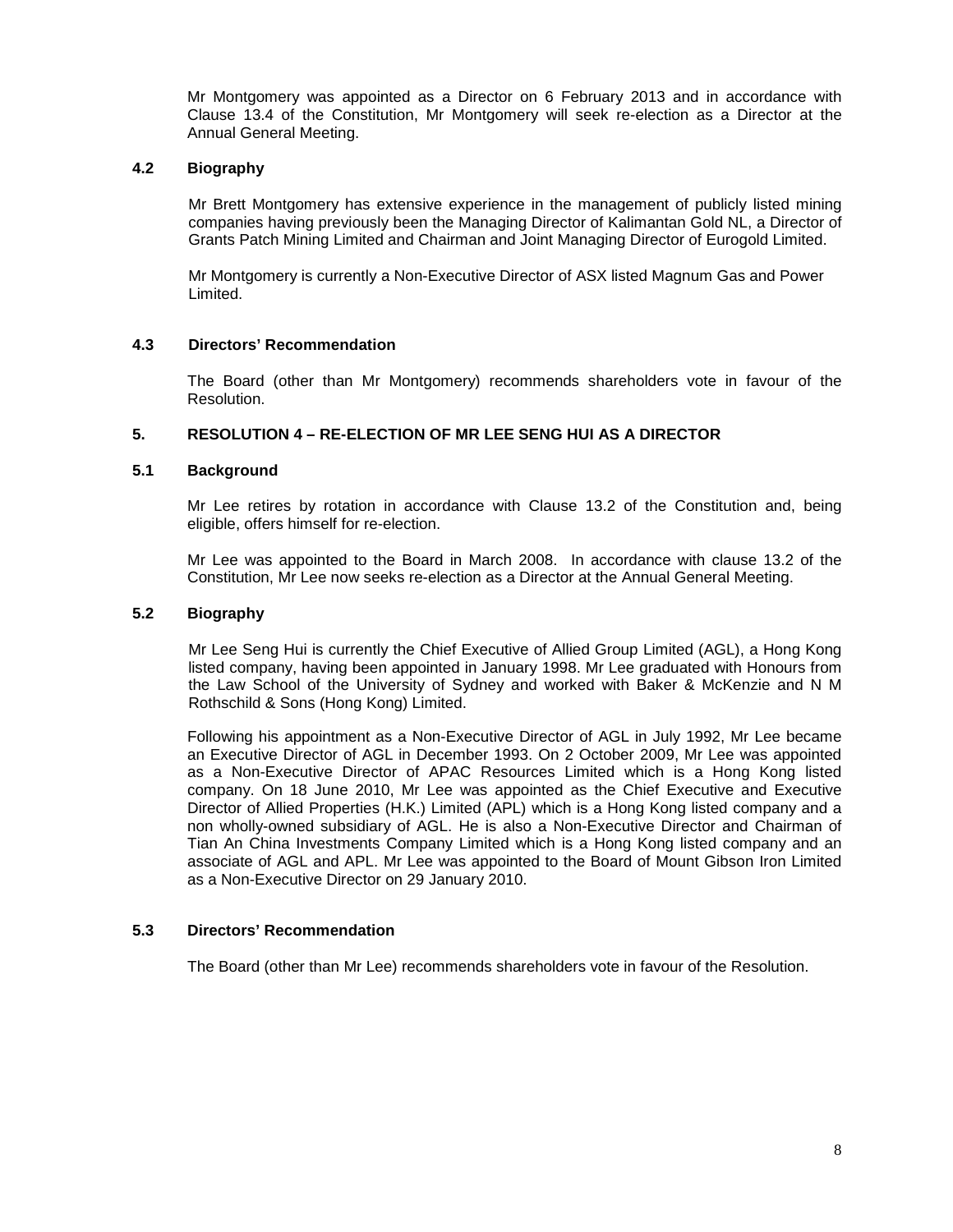## **6. RESOLUTION 5 - APPROVAL OF ADDITIONAL 10% PLACEMENT CAPACITY**

## **6.1 Background**

Listing Rule 7.1A enables eligible entities to issue Equity Securities up to 10% of its issued share capital over a 12 month period after the Annual General Meeting at which a resolution for the purposes of Listing Rule 7.1A is passed by special resolution (**Additional 10% Placement Capacity**). The Additional 10% Placement Capacity is in addition to the Company's 15% placement capacity under Listing Rule 7.1.

An entity will be eligible to seek approval under Listing Rule 7.1A if: (a) the entity has a market capitalisation of \$300 million or less; and (b) the entity is not included in the S&PASX 300 Index. The Company is an eligible entity for the purposes of Listing Rule 7.1A.

The number of Equity Securities to be issued under the Additional 10% Placement Capacity will be determined in accordance with the formula set out in Listing Rule 7.1A.2.

The Company is now seeking Shareholder approval by way of a special resolution to have the ability to issue Equity Securities under the 10% Placement Facility.

## **6.2 Listing Rule 7.1 and Listing Rule 7.1A**

## **Shareholder Approval**

The ability to issue Equity Securities under the 10% Placement Facility is subject to Shareholder approval by way of a special resolution at an annual general meeting.

## **Equity Securities**

Any Equity Securities issued under the 10% Placement Facility must be in the same class as an existing quoted class of Equity Securities of the Company.

The Company, as at the date of this Notice, has on issue Equity Securities in the form of ordinary fully paid shares.

## **Formula for Calculating 10% Placement Facility**

Listing Rule 7.1A.2 provides that eligible entities which have obtained Shareholder approval at an annual general meeting may issue or agree to issue, during the 12 month period after the date of the annual general meeting, a number of Equity Securities calculated in accordance with the following formula:

## *(A x D) – E*

- *A* is the number of shares on issue 12 months before the date of issue or agreement:
	- **(A)** plus the number of fully paid shares issued in the 12 months under an exception in Listing Rule 7.2;
	- **(B)** plus the number of partly paid shares that became fully paid in the 12 months;
	- **(C)** plus the number of fully paid shares in the 12 months with approval of holders of shares under Listing Rule 7.1 and 7.4. This does not include an issue of fully paid shares under the entity's 15% placement capacity without Shareholder approval;
	- **(D)** less the number of fully paid shares cancelled in the 12 months.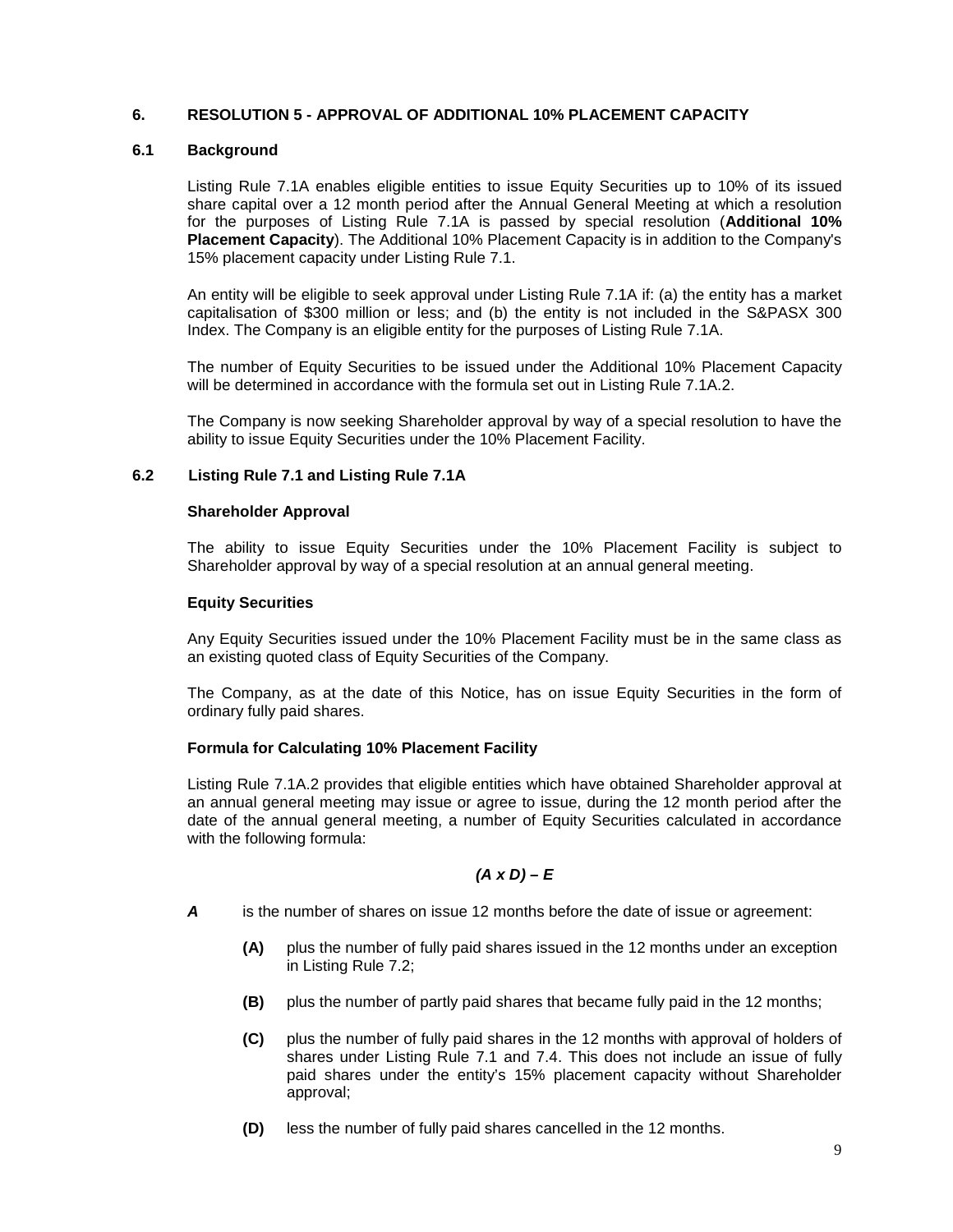*Note that A has the same meaning in Listing Rule 7.1 when calculating an entity's 15% placement capacity.*

- *D* is 10%
- **E** is the number of Equity Securities issued or agreed to be issued under Listing Rule 7.1A.2 in the 12 months before the date of the issue or agreement to issue that are not issued with the approval of Shareholders under Listing Rule 7.1 or 7.4.

The ability of an entity to issue Equity Securities under Listing Rule 7.1A is in addition to the entity's 15% placement capacity under Listing Rule 7.1.

The actual number of Equity Securities that the Company will have capacity to issue under Listing Rule 7.1A will be calculated at the date of issue of the Equity Securities in accordance with the formula prescribed in Listing Rule 7.1A.2 described above.

#### **Minimum Issue Price**

The issue price of Equity Securities issued under Listing Rule 7.1A must not be less than 75% of the VWAP of Equity Securities in the same class calculated over the 15 Trading Days immediately before:

- (i) the date on which the price the Equity Securities are to be issued is agreed; or
- (ii) if the Equity Securities are not issued within 5 Trading Days of the date in paragraph (i) above, the date on which the Equity Securities are issued.

## **Additional 10% Placement Period**

Shareholder approval of the 10% Placement Facility under Listing Rule 7.1A is valid from the date of the annual general meeting at which the approval is obtained and expires on the earlier to occur of:

- (i) the date that is 12 months after the date of the annual general meeting at which the approval is obtained; or
- (ii) the date of the approval by Shareholders of a transaction under Listing Rules 11.1.2 (a significant change to the nature or scale of activities) or 11.2 (disposal of main undertaking),

or such longer period if allowed by ASX (**10% Placement Period)**.

The effect of Resolution 5 will be to allow the Directors to issue the Equity Securities under Listing Rule 7.1A during the 10% Placement Period without using the Company's 15% placement capacity under Listing Rule 7.1.

Shareholders should note that the calculation of the number of Equity Securities permitted to be issued under the Additional 10% Placement Capacity is a moving calculation and will be based on the formula set out in Listing Rule 7.1A at the time of issue of the Equity Securities. The table below demonstrates various examples as to the number of Equity Securities that may be issued under the Additional 10% Placement Capacity.

Resolution 6 is a special resolution, requiring approval of 75% of the votes cast by Shareholders present and eligible to vote (in person, by proxy, by attorney or, in the case of a corporate Shareholder, by a corporate representative) in order to be passed.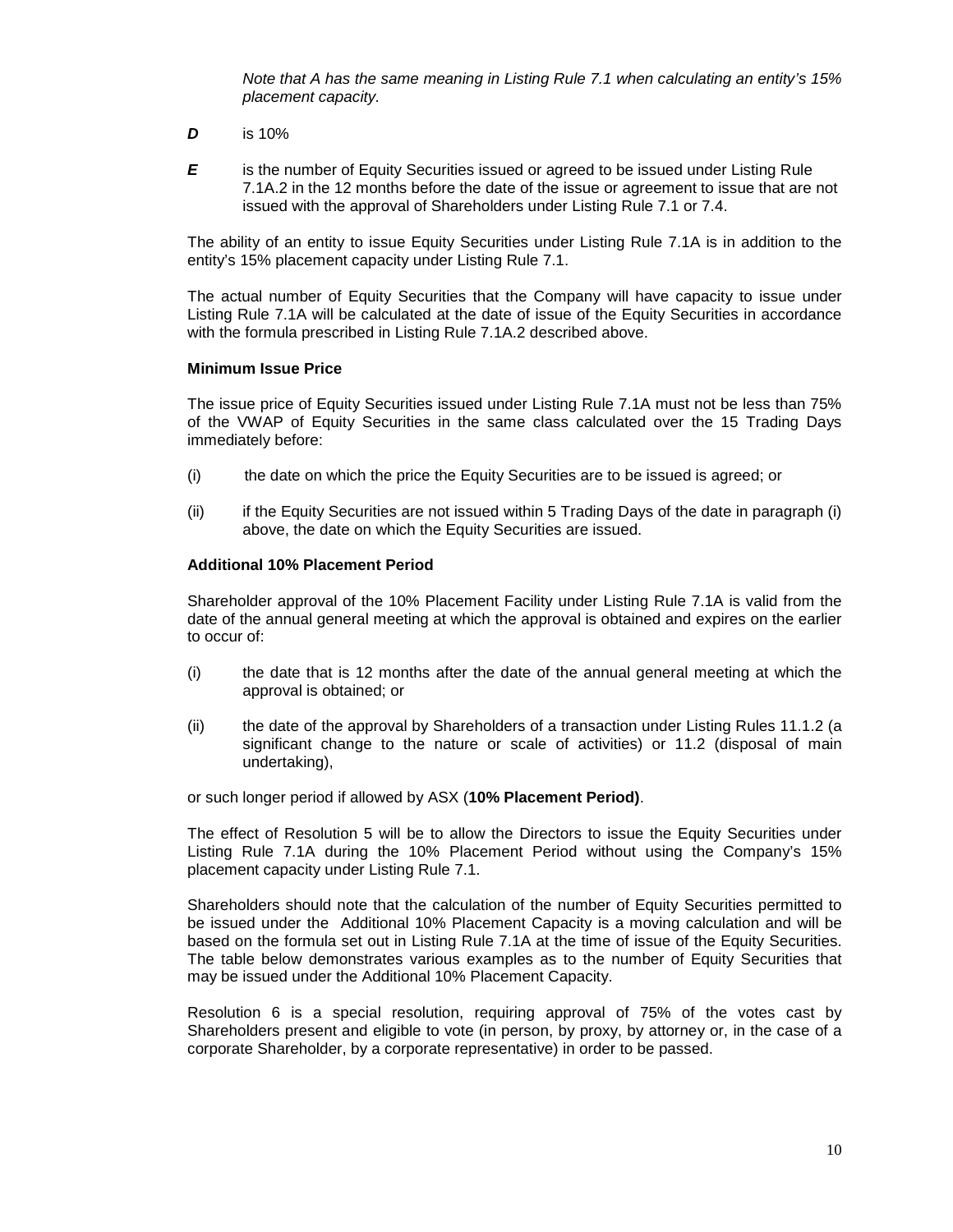## **6.3 Specific information required by Listing Rule 7.3A**

The following information in relation to the Shares to be issued is provided to Shareholders for the purposes of Listing Rule 7.3A:

- (a) The Equity Securities will be issued at an issue price of not less than 75% of the volume weighted average price for the Company's Equity Securities over the 15 Trading Days immediately before:
	- (i) the date on which the price at which the Equity Securities are to be issued is agreed; or
	- (ii) if the Equity Securities are not issued within 5 Trading Days of the date in paragraph (i) above, the date on which the Equity Securities are issued.
- (b) If Resolution 5 is approved by Shareholders and the Company issues Equity Securities under the Additional 10% Placement Capacity, the existing Shareholders' economic and voting interests in the Company will be diluted. There is also a risk that:
	- (i) the market price for the Company's Equity Securities may be significantly lower on the date of the issue of the Equity Securities than on the date of the Meeting; and
	- (ii) the Equity Securities may be issued at a price that is at a discount to the market price for the Company's Equity Securities on the issue date of the Equity Securities.

The table below shows the dilution of existing Shareholders of the issue of the **maximum** number of Equity Securities under the Additional 10% Placement Capacity using different variables for the number of ordinary securities for variable "A" (as defined in Listing Rule 7.1A) and the market price of Shares. It is noted that variable "A" is based on the number of ordinary securities the Company has on issue at the time of the proposed issue of Equity Securities.

The table shows:

- (i) examples of where variable "A" is at its current level and where variable "A" has increased by 50% and by 100%;
- (ii) examples of where the issue price of ordinary securities is the current market price where the issue price is halved, and where it is doubled; and
- (iii) the dilutionary effect will always be 10% if the maximum number of Equity Securities that may be issued under the Additional 10% Placement Capacity are issued.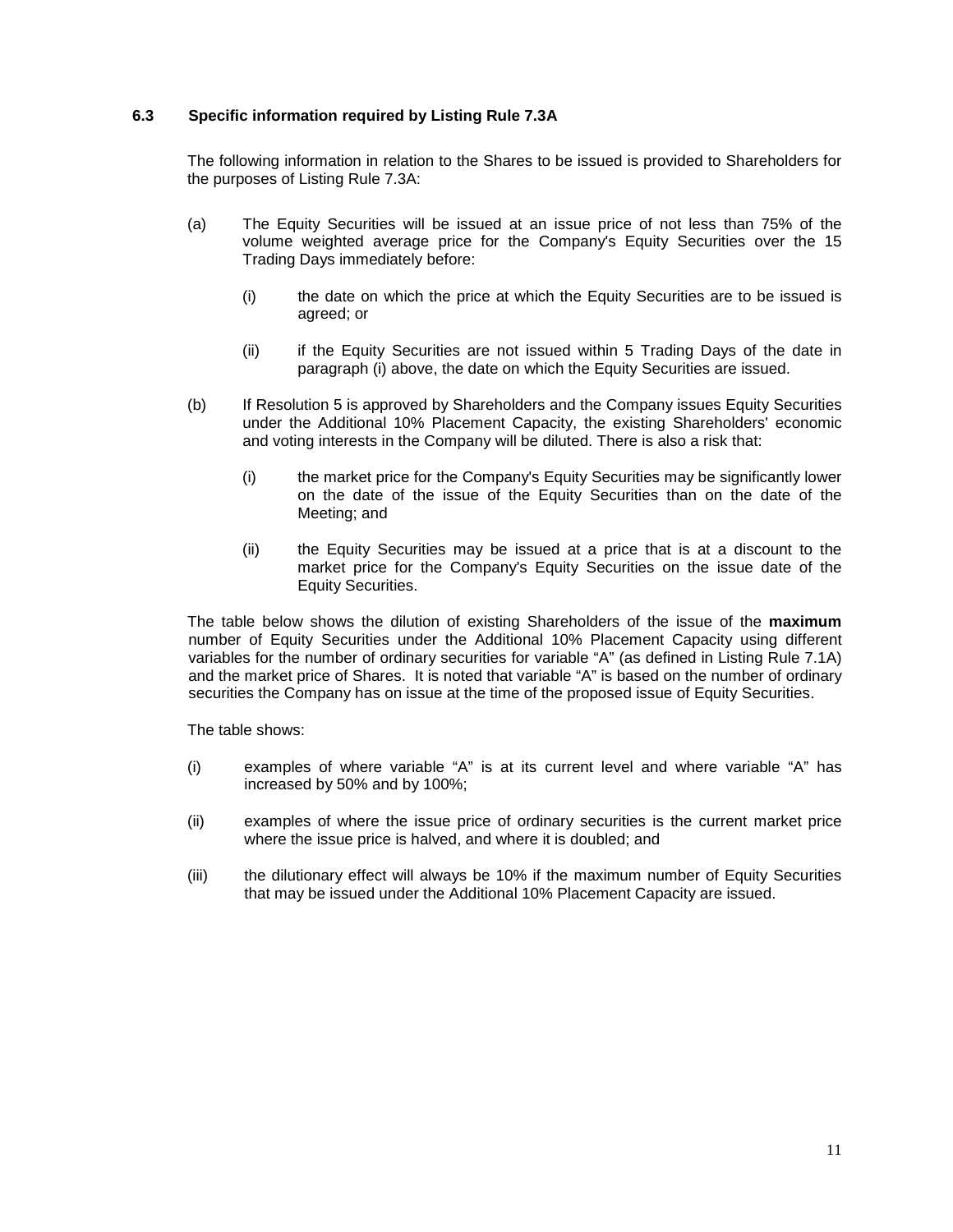| Variable 'A'                                                                  | <b>Number of Shares</b><br>issued and funds<br>raised under the<br><b>Additional 10%</b><br><b>Placement</b><br><b>Capacity and</b><br>dilution effect | <b>Dilution</b>                                 |                                                            |                                                  |  |
|-------------------------------------------------------------------------------|--------------------------------------------------------------------------------------------------------------------------------------------------------|-------------------------------------------------|------------------------------------------------------------|--------------------------------------------------|--|
|                                                                               |                                                                                                                                                        | \$0.02<br>50% decrease in<br><b>Issue Price</b> | \$0.04<br><b>Issue Price at</b><br>current market<br>price | \$0.08<br>100% increase in<br><b>Issue Price</b> |  |
| <b>Current</b><br>"Variable A"<br>587,548,523<br><b>Shares</b>                | <b>Shares issued</b>                                                                                                                                   | 58,754,852                                      | 58,754,852                                                 | 58,754,852                                       |  |
|                                                                               | <b>Funds raised</b>                                                                                                                                    | \$1,175,097                                     | \$2,350,194                                                | \$4,700,388                                      |  |
|                                                                               | <b>Dilution</b>                                                                                                                                        | 10%                                             | 10%                                                        | 10%                                              |  |
| 50% increase in<br>current<br>"Variable A"<br>881, 322, 784<br><b>Shares</b>  | <b>Shares issued</b>                                                                                                                                   | 88,132,278                                      | 88,132,278                                                 | 88,132,278                                       |  |
|                                                                               | <b>Funds raised</b>                                                                                                                                    | \$1,762,645                                     | \$3,525,291                                                | \$7,050,582                                      |  |
|                                                                               | <b>Dilution</b>                                                                                                                                        | 10%                                             | 10%                                                        | 10%                                              |  |
| 100% increase in<br>current<br>"Variable A"<br>1,175,097,046<br><b>Shares</b> | <b>Shares issued</b>                                                                                                                                   | 117,509,704                                     | 117,509,704                                                | 117,509,704                                      |  |
|                                                                               | <b>Funds raised</b>                                                                                                                                    | \$2,350,194                                     | \$4,700,388                                                | \$9,400,776                                      |  |
|                                                                               | <b>Dilution</b>                                                                                                                                        | 10%                                             | 10%                                                        | 10%                                              |  |

## **Note: this table assumes:**

- (i) No Options are exercised before the date of the issue of the Equity Securities;
- (ii) The issue of Equity Securities under the Additional 10% Placement Capacity consists only of Shares. If the issue of Equity Securities includes Options, for the purposes of the above table, it is assumed that those Options are exercised.
- (c) Approval of the Additional 10% Placement Capacity will be valid from the date of the Annual General Meeting and will expire on the earlier of:
	- (i) the date that is 12 months after the date of the Annual General Meeting; and
	- (ii) the date of the approval by Shareholders of a transaction under Listing Rules 11.1.2 (a significant change to the nature or scale of activities) or 11.2 (disposal of main undertaking),

## (**Additional Placement Period**)

- (d) The Company may seek to issue the Equity Securities for the following purposes:
	- (i) Cash consideration. If Equity Securities are issued for cash consideration, the Company intends to use the funds for any of acquisition of new assets or investments (including the expenses associated with such acquisition), expenditure on the Company's current Philippines projects or general working capital purposes; or
	- (ii) Non-cash consideration for the acquisition of new assets. If Equity Securities are issued for non-cash consideration, the Company will comply with the minimum issue price limitation under Listing Rule 7.1A.3 in relation to such issue and will release the valuation of the non-cash consideration to the market.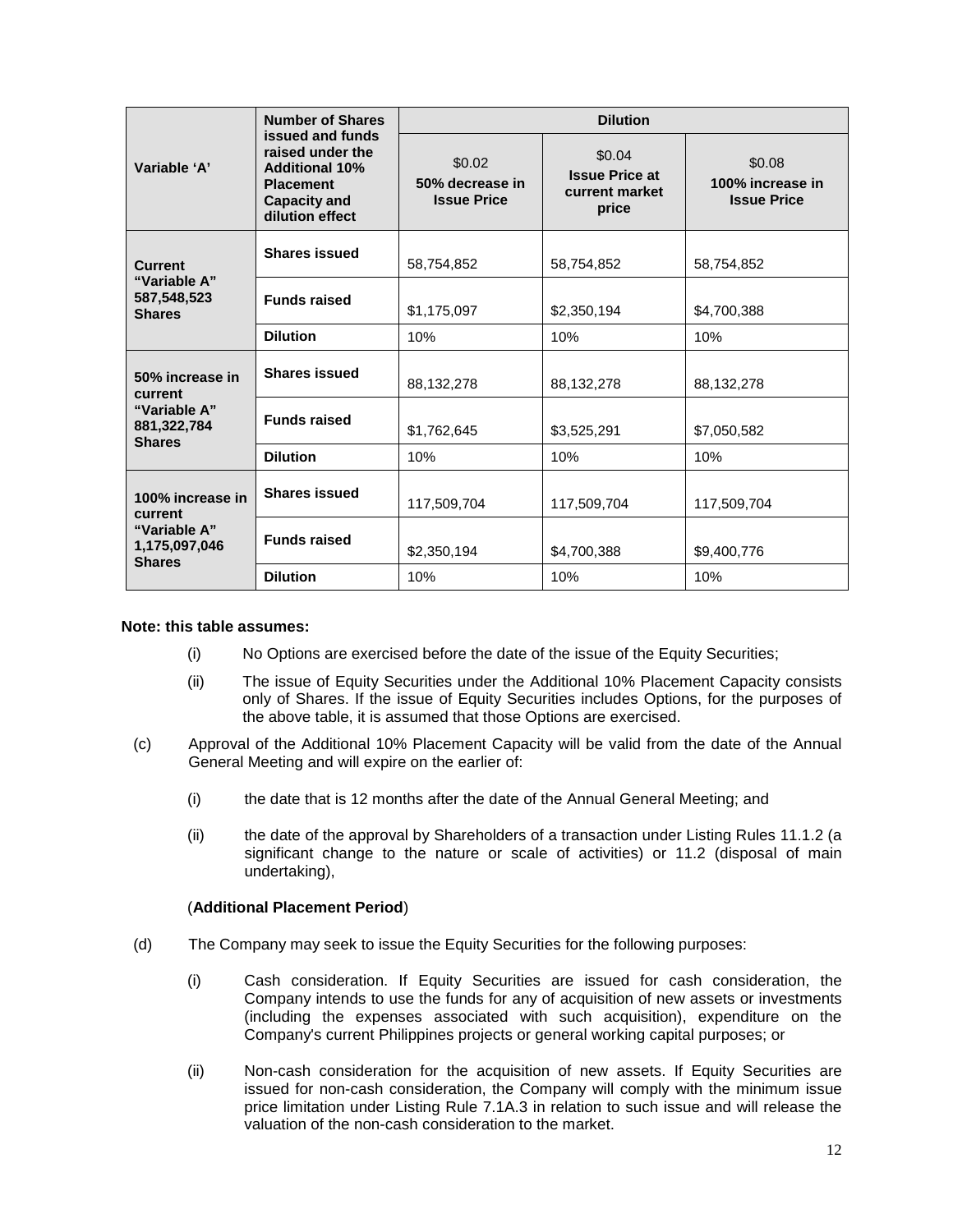The Company will comply with the disclosure obligations under Listing Rules 7.1A.4 and 3.10.5A upon issue of any Equity Securities.

- (e) The Company's allocation policy for the issue of Equity Securities under the Additional 10% Placement Capacity will be determined having regard to market conditions at the time of the proposed issue of Equity Securities, including consideration of the following matters:
	- (i) the ability of the Company to raise funds at the time of the proposed issue of Equity Securities and whether the raising of any funds under such placement could be carried out by means of an entitlements offer, or a placement and an entitlements offer;
	- (ii) the dilutionary effect of the proposed issue of the Equity Securities on existing Shareholders at the time of proposed issue of Equity Securities;
	- (iii) the financial situation and solvency of the Company; and
	- (iv) advice from its professional advisers, including corporate, financial and broking advisers (if applicable).

The allottees under the Additional 10% Placement Capacity have not been determined as at the date of this Notice but will not include related parties (or their associates) of the Company.

- (f) The Company has not previously obtained Shareholder approval under Listing Rule 7.1A.
- (g) A voting exclusion statement is included in the Notice. At the date of the Notice, the Company has not determined its allocation policy for the issue of Equity Securities under the Additional 10% Placement Capacity. The Company has not approached, and has not yet determined to approach, any particular existing security holders or an identifiable class of existing security holders to participate in an offer under the Additional 10% Placement Capacity, and therefore no Shareholder will be excluded from voting on Resolution 5.

## **6.4 Directors' Recommendation**

The Board recommends Shareholders vote in favour of Resolution 5.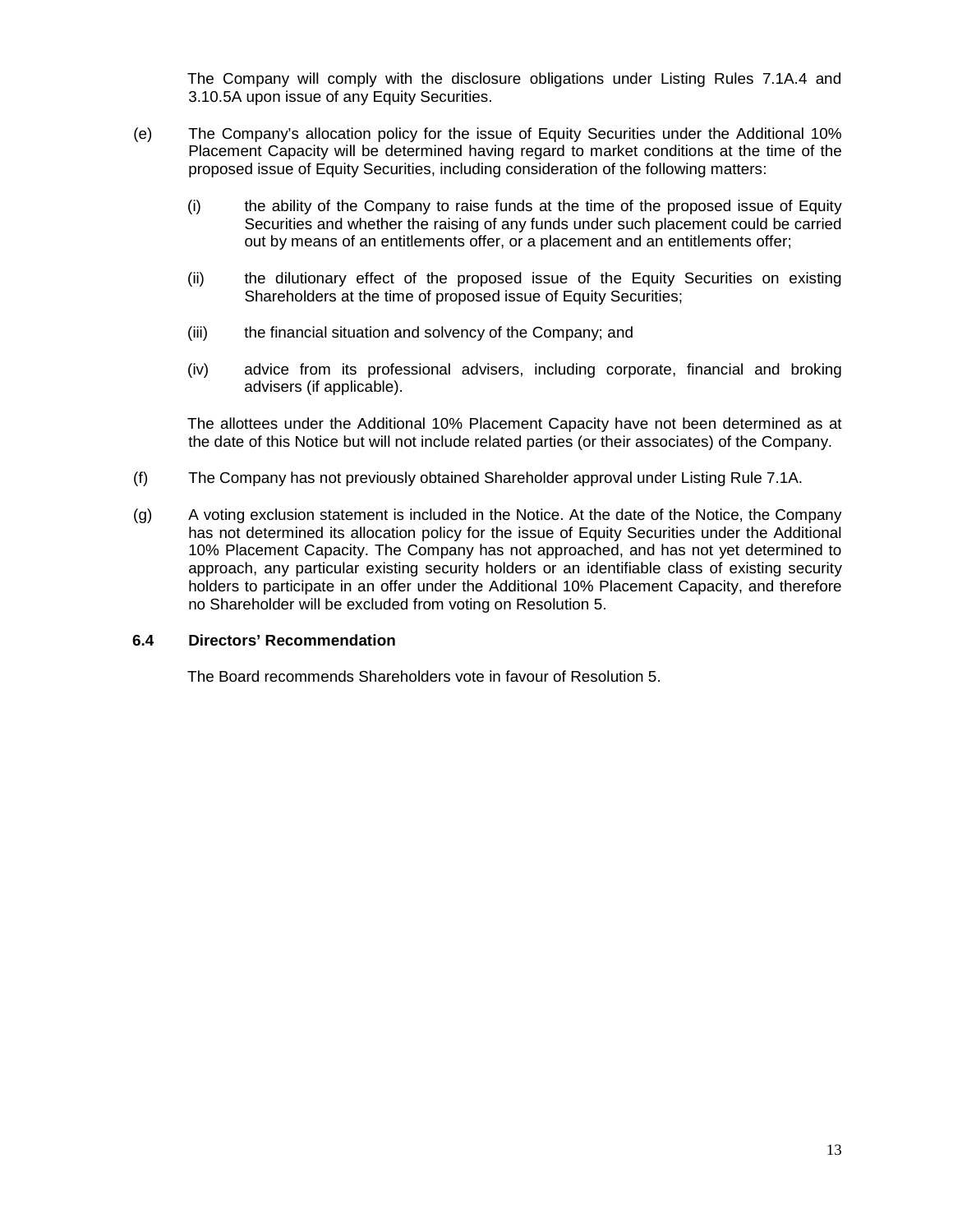## **GLOSSARY**

The following terms have the following meanings in this Explanatory Statement:

"**Additional 10% Placement Capacity**" has the meaning set out on page 10 (check ).

"**Additional Placement Period**" has the meaning set out on page 11.(check)

"**Annual General Meeting**" or "**Meeting**" means the annual general meeting the subject of the Notice.

"**ASX**" means ASX Limited ABN 98 008 624 691 and, where the context permits, the Australian Securities Exchange operated by ASX Limited.

"**Board**" means the board of Directors of the Company.

"**Company**" means Tanami Gold NL ABN 51 000 617 176

"**Constitution**" means the constitution of the Company.

"**Corporations Act**" means the *Corporations Act 2001* (Cth).

"**Director**" means a Director of the Company.

"**Equity Securities**" has the same meaning as in the Listing Rules.

"**Explanatory Statement**" means this explanatory statement accompanying the Notice.

"**Listing Rules**" means the Listing Rules of the ASX.

"**Notice**" means the Notice of Annual General Meeting accompanying this Explanatory Statement.

"**Option**" means an option to subscribe for a Share.

"**Resolution**" means a resolution proposed pursuant to the Notice.

"**Share**" means a fully paid ordinary share in the capital of the Company.

"**Shareholder**" means the holder of a Share.

"**WST**" means western standard time in Australia.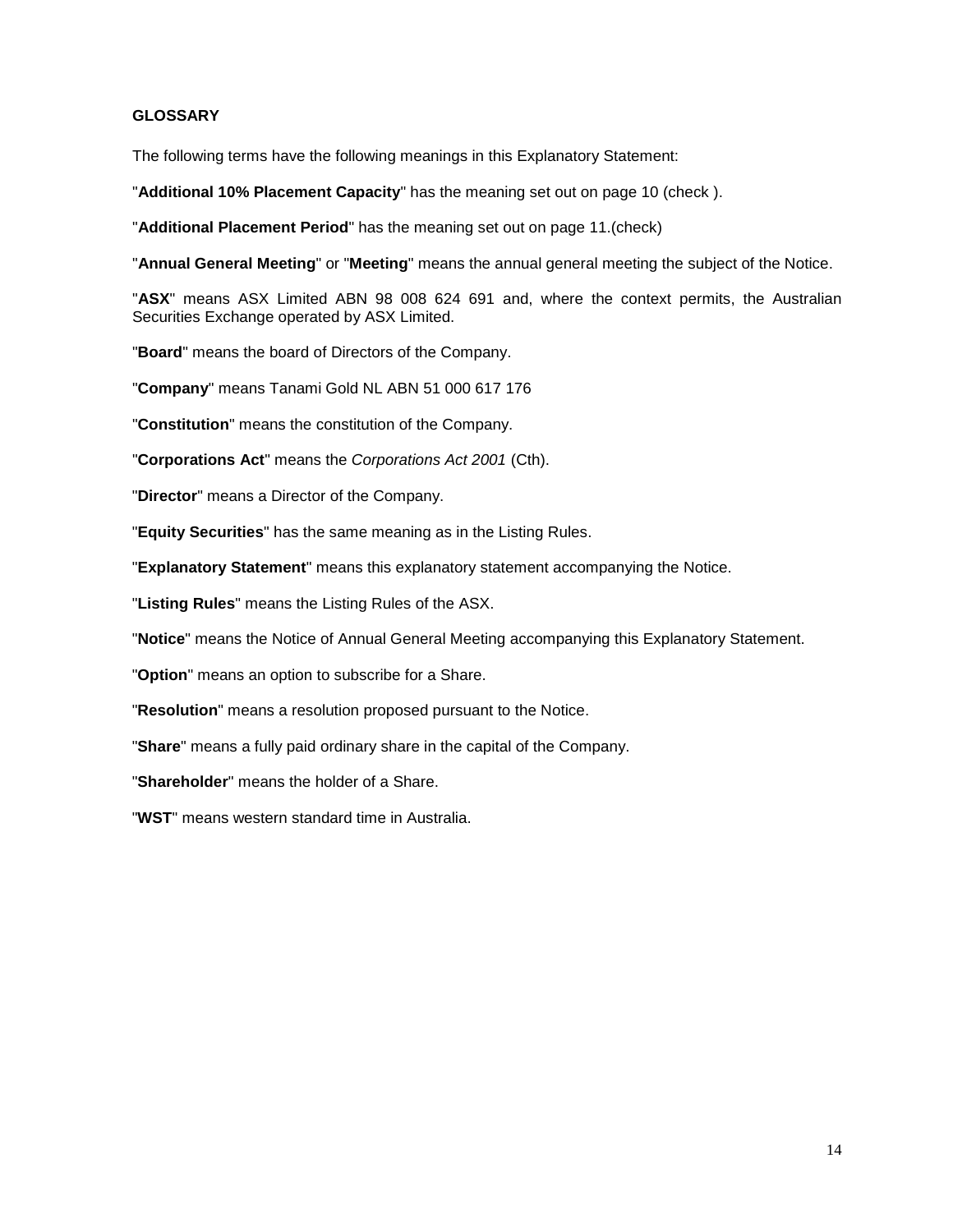# **TANAMI GOLD NL ABN 51 000 617 176 PROXY FORM**



*By delivery: By post: By facsimile:* West Perth WA 6005 *Inquiries:*

Level 2 PO Box 1892 (61 8) 92125900 West Perth WA 6872

(61 8) 92125999

## **I/We**

**being a member/members of Tanami Gold NL entitled to attend and vote at the annual general meeting, hereby::**

#### **Appoint:**

#### **Name of Proxy**

or if the person named does not attend the Meeting, or if no person is named, the Chairperson of the Meeting, as my/our Proxy to act generally at the meeting on my/our behalf and to vote in accordance with the following directions (or if no directions have been given as the Proxy sees fit) at the Annual General Meeting of the Company to be held at 8.30am (WST) on Tuesday, 26 November 2013 at The Celtic Club, 48 Ord Street, West Perth Western Australia and at any adjournment thereof. Please return this Proxy Form to the Company Secretary by no later than 8.30am on Sunday, 24 November 2013.

#### **Important note for Resolution 1**

If you appoint a member of the Company's key management personnel (other than the Chairman of the Meeting) or a closely related party of a member of the Company's key management personnel as your proxy, and you do not direct your proxy how to vote in respect of Resolution 1 your proxy will **NOT** cast your vote on this Resolution and your votes will not be counted.

If you appoint the Chairman of the Meeting as your proxy (or the Chairman of the Meeting becomes your proxy by default) and you do not direct your proxy how to vote in respect of Resolution 1 your vote will be cast **FOR** this Resolution and you hereby expressly authorise the Chairman of the Meeting to exercise your proxy even though Resolution 1 is connected directly or indirectly with the remuneration of the members of the Company's key management personnel.

| <b>Resolution 1</b> | <b>Adoption Remuneration Report</b>           |
|---------------------|-----------------------------------------------|
| <b>Resolution 2</b> | Election of Mr Gerard McMahon as a Director   |
| Resolution 3        | Election of Mr Brett Montgomery as a Director |
| <b>Resolution 4</b> | Re-Election of Mr Lee Seng Hui as a Director  |
| <b>Resolution 5</b> | Approval of Additional 10% Placement Capacity |

| <b>For</b> |  | Against Abstain |
|------------|--|-----------------|
|            |  |                 |
|            |  |                 |
|            |  |                 |
|            |  |                 |
|            |  |                 |

If the Chair of the meeting is appointed as your proxy, or may be appointed by default and you do not wish to direct your proxy how to vote as your proxy in respect of a resolution, please place a mark in the box. By marking this box, you acknowledge that the Chair of the meeting may exercise your proxy even if your proxy has an interest in the outcome of the Resolutions and that the votes cast by the Chair of the meeting for those Resolutions other than as proxy holder will be disregarded because of that interest. **The Chair intends to vote any such undirected proxies in favour of all Resolutions.** If you do not mark this box and you have no directed your proxy how to vote, the Chair will not cast your votes on the Resolutions and your votes will not be counted in calculating the required majority if a poll is called on a Resolution.

If you mark the abstain box for a particular item, you are directing your proxy not to vote on that item on a show of hands or on a poll and that your Shares are not to be counted in computing the required majority of a poll.

If two proxies are being appointed, the proportion of voting rights this proxy represents is  $\%$ .

**Authorised signature/s**: This section *must* be signed in accordance with the instructions below to enable your voting instructions to be implemented.

**Securityholder 1 Securityholder 2 Securityholder 3**

**Or Sole Director and Sole Company Secretary**

**Or Director Or Director/Company Secretary** 

 $\_$  ,  $\_$  ,  $\_$  ,  $\_$  ,  $\_$  ,  $\_$  ,  $\_$  ,  $\_$  ,  $\_$  ,  $\_$  ,  $\_$  ,  $\_$  ,  $\_$  ,  $\_$  ,  $\_$  ,  $\_$  ,  $\_$  ,  $\_$  ,  $\_$  ,  $\_$  ,  $\_$  ,  $\_$  ,  $\_$  ,  $\_$  ,  $\_$  ,  $\_$  ,  $\_$  ,  $\_$  ,  $\_$  ,  $\_$  ,  $\_$  ,  $\_$  ,  $\_$  ,  $\_$  ,  $\_$  ,  $\_$  ,  $\_$  , **Contact Name Contact Daytime Telephone** Date